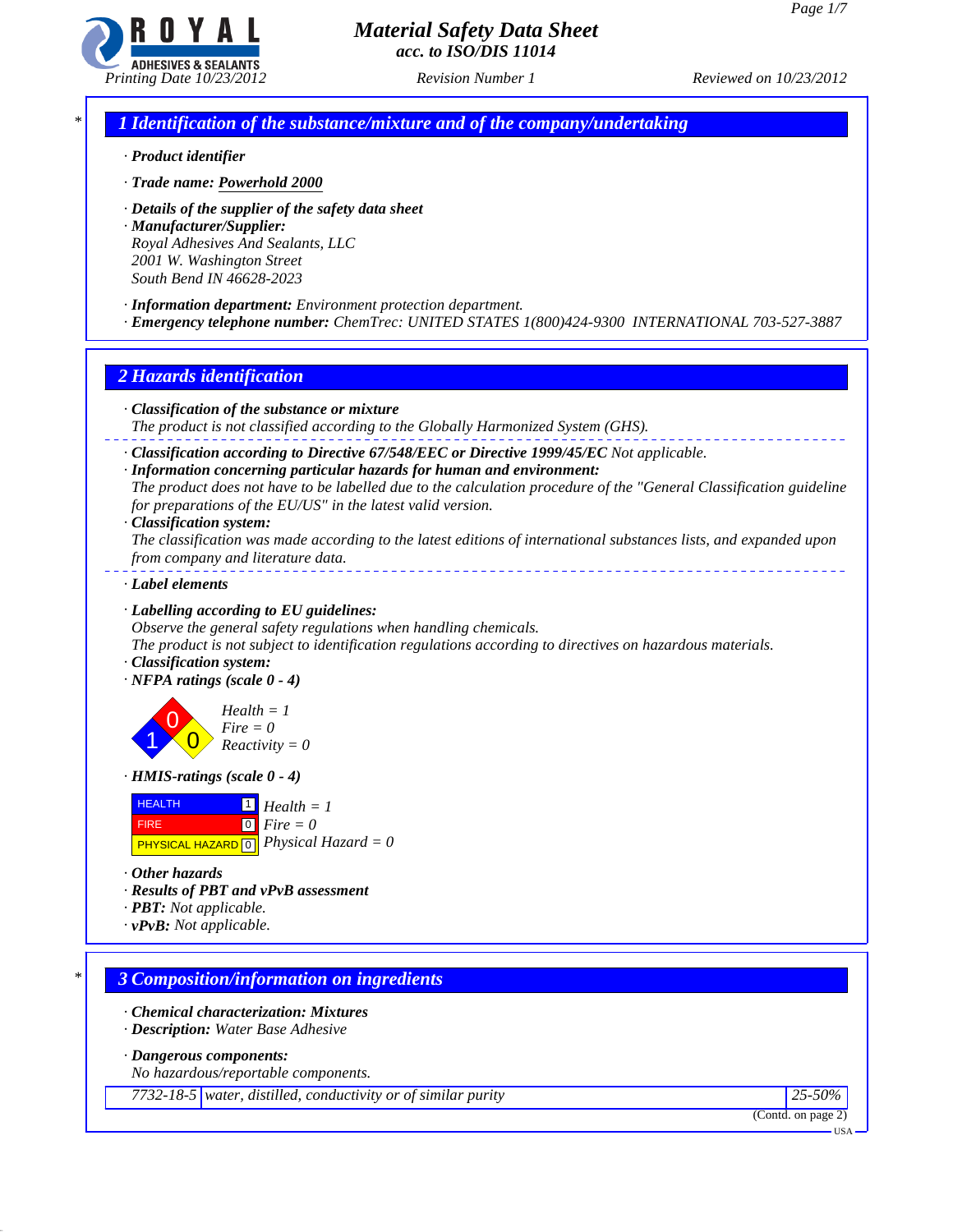*Printing Date 10/23/2012 Revision Number 1 Reviewed on 10/23/2012*

*Trade name: Powerhold 2000*

*· Additional information: For the wording of the listed risk phrases refer to section 15.*

(Contd. of page 1)

### *\* 4 First aid measures*

- *· Description of first aid measures*
- *· After inhalation:*
- *Supply fresh air or oxygen; call for doctor.*
- *In case of unconsciousness place patient stably in side position for transportation.*
- *· After skin contact: Immediately wash with water and soap and rinse thoroughly.*
- *· After eye contact: Rinse opened eye for several minutes under running water.*
- *· After swallowing:*
- *Rinse out mouth with water. Drink 1 2 glasses of water but do not induce vomiting. Do not give liquids to a drowsy, convulsing or unconscious person. If vomiting occurs spontaneously, keep head below hips to prevent aspiration.*
- *Seek medical treatment.*
- *· Information for doctor:*
- *· Most important symptoms and effects, both acute and delayed No further relevant information available. · Indication of any immediate medical attention and special treatment needed*
- *No further relevant information available.*

#### *\* 5 Firefighting measures*

- *· Extinguishing media*
- *· Suitable extinguishing agents:*

*CO2, extinguishing powder or water spray. Fight larger fires with water spray or alcohol resistant foam. Use fire fighting measures that suit the environment.*

- *· Special hazards arising from the substance or mixture No further relevant information available.*
- *· Advice for firefighters*
- *· Protective equipment: Protective clothing and respiratory protective device.*

### *\* 6 Accidental release measures*

*· Personal precautions, protective equipment and emergency procedures Wear protective equipment. Keep unprotected persons away. Ensure adequate ventilation · Environmental precautions: Do not allow to enter sewers/ surface or ground water. · Methods and material for containment and cleaning up:*

*Absorb with liquid-binding material (sand, diatomite, acid binders, universal binders, sawdust). Dispose of contaminated material as waste in accordance with federal state and local regulations. Ensure adequate ventilation.*

- *· Reference to other sections*
- *See Section 7 for information on safe handling.*
- *See Section 8 for information on personal protection equipment.*
- *See Section 13 for disposal information.*

(Contd. on page 3)

USA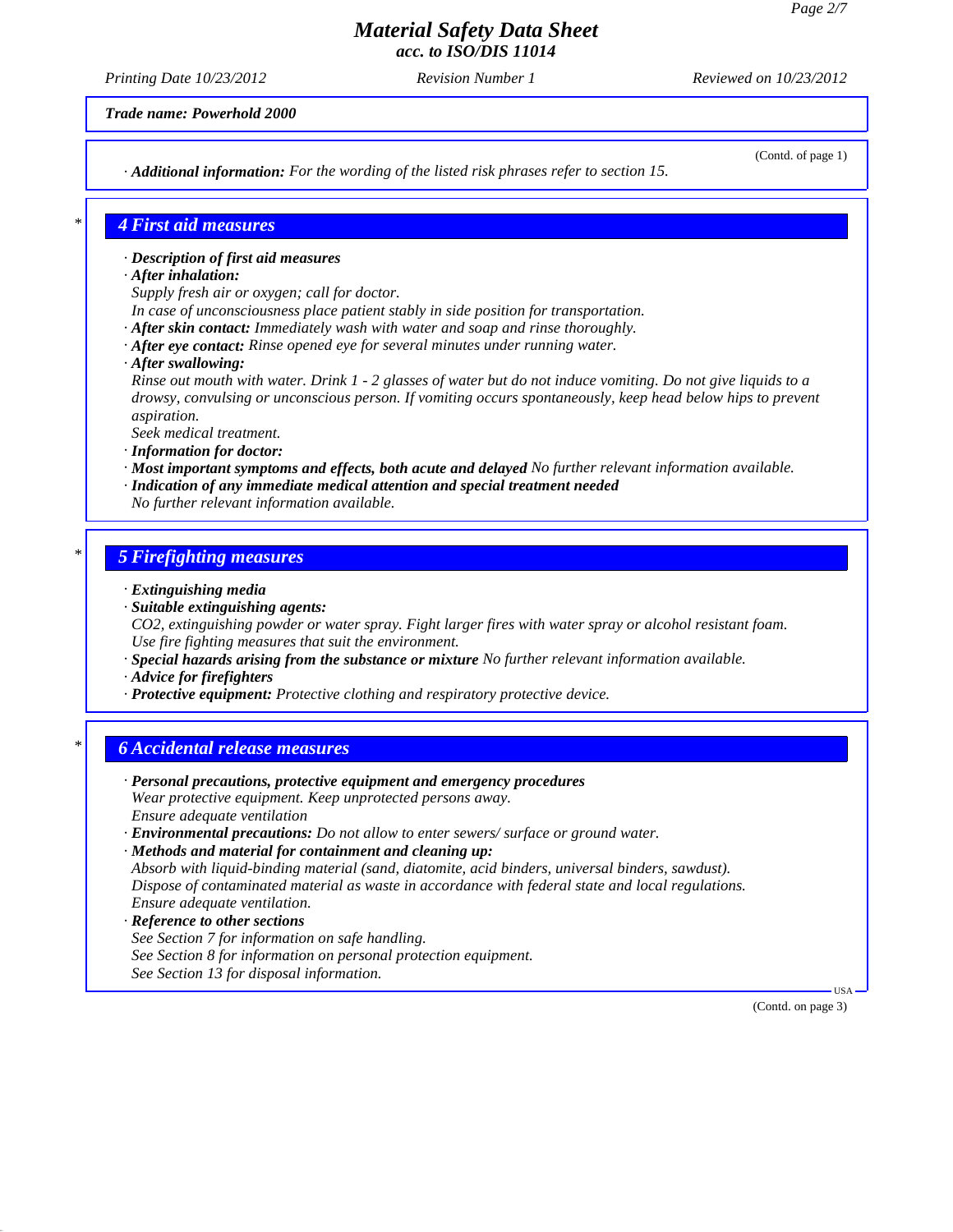(Contd. of page 2)

# *Material Safety Data Sheet acc. to ISO/DIS 11014*

*Printing Date 10/23/2012 Revision Number 1 Reviewed on 10/23/2012*

#### *Trade name: Powerhold 2000*

*\* 7 Handling and storage*

*· Handling:*

*· Precautions for safe handling*

*Avoid prolonged or repeated contact with skin. Avoid contact with eyes. Wash thoroughly after handling. Open containers in a well ventilated area and avoid breathing headspace vapors. Prevent formation of aerosols.*

- *· Information about protection against explosions and fires: No special measures required.*
- *· Conditions for safe storage, including any incompatibilities*
- *· Storage:*
- *· Requirements to be met by storerooms and receptacles: Store above 40F.*
- *· Information about storage in one common storage facility: Store away from oxidizing agents.*
- *· Further information about storage conditions: Protect product from freezing. Keep receptacle tightly sealed.*
- *· Specific end use(s) No further relevant information available.*

## *\* 8 Exposure controls/personal protection*

*· Additional information about design of technical systems: No further data; see item 7.*

- *· Control parameters*
- *· Components with limit values that require monitoring at the workplace:*

*The product does not contain any relevant quantities of materials with critical values that have to be monitored at the workplace.*

- *· Additional information: The lists that were valid during the creation were used as basis.*
- *· Exposure controls*
- *· Personal protective equipment (see listings below)*
- *· General protective and hygienic measures:*
- *The usual precautionary measures for handling chemicals should be followed.*
- *· Breathing equipment: Not necessary if room is well-ventilated.*
- *· Protection of hands: Protective gloves*
- *The glove material has to be impermeable and resistant to the product/ the substance/ the preparation.*
- *· Material of gloves*
- *Nitrile rubber, NBR*

*Chloroprene rubber, CR*

*The selection of the suitable gloves does not only depend on the material, but also on further marks of quality and varies from manufacturer to manufacturer.*

- *· Penetration time of glove material*
- *The exact break trough time has to be found out by the manufacturer of the protective gloves and has to be observed.*
- *· Eye protection:*

*Safety glasses with side shields.*



*Tightly sealed goggles*

(Contd. on page 4)

USA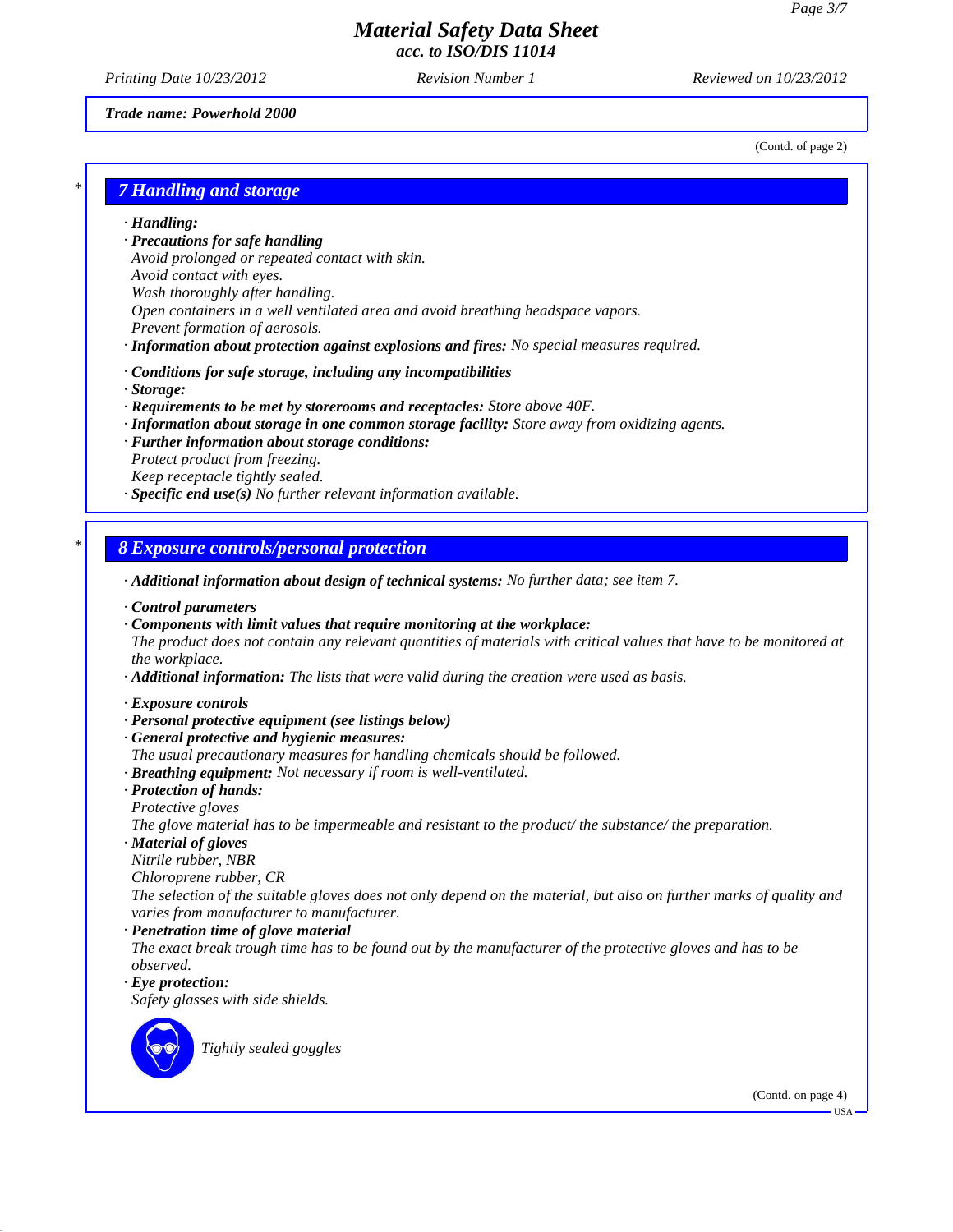*Printing Date 10/23/2012 Revision Number 1 Reviewed on 10/23/2012*

*Trade name: Powerhold 2000*

*· Body protection: Protective work clothing*

| · Information on basic physical and chemical properties      |                                               |  |
|--------------------------------------------------------------|-----------------------------------------------|--|
| <b>General Information</b>                                   |                                               |  |
| $\cdot$ Appearance:<br>Form:                                 | Paste                                         |  |
| Color:                                                       | <b>Light Straw</b>                            |  |
| $\cdot$ Odor:                                                | Characteristic                                |  |
| · Odour threshold:                                           | Not determined.                               |  |
| $\cdot$ pH-value at 20°C (68 °F):                            | 9.2                                           |  |
| Change in condition                                          |                                               |  |
| <b>Melting point:</b>                                        | Undetermined.                                 |  |
| <b>Boiling point:</b>                                        | $100^{\circ}C(212^{\circ}F)$                  |  |
| · Flash point:                                               | Not applicable.                               |  |
| · Flammability (solid, gaseous):                             | Not applicable.                               |  |
| · Ignition temperature:                                      |                                               |  |
| Decomposition temperature:                                   | Not determined.                               |  |
| $\cdot$ Auto igniting:                                       | Product is not selfigniting.                  |  |
| · Danger of explosion:                                       | Product does not present an explosion hazard. |  |
| · Flammable limits:                                          |                                               |  |
| Lower:                                                       | Not determined.                               |  |
| <b>Upper:</b>                                                | Not determined.                               |  |
| $\cdot$ Vapor pressure at 20°C (68 °F):                      | 23 hPa (17 mm Hg)                             |  |
| $\cdot$ Specific gravity at 20°C (68 °F):                    | $1.12$ g/cm <sup>3</sup> (9.346 lbs/gal)      |  |
| $\cdot$ Relative density                                     | Not determined.                               |  |
| · Vapour density                                             | Not determined.                               |  |
| $\cdot$ Evaporation rate                                     | Not determined.                               |  |
| · Solubility in / Miscibility with                           |                                               |  |
| Water:                                                       | Not miscible or difficult to mix.             |  |
| · Segregation coefficient (n-octonol/water): Not determined. |                                               |  |
| · Viscosity:                                                 |                                               |  |
| Dynamic:                                                     | Not determined.                               |  |
| Kinematic:                                                   | Not determined.                               |  |
| · Solvent content:                                           |                                               |  |
| Organic solvents:                                            | $0.0\%$                                       |  |
| Water:                                                       | 49.0%                                         |  |
| VOC (Per EPA 24)                                             | Not Available GMS/L                           |  |
| Solids content:                                              | 51.0%                                         |  |

(Contd. of page 3)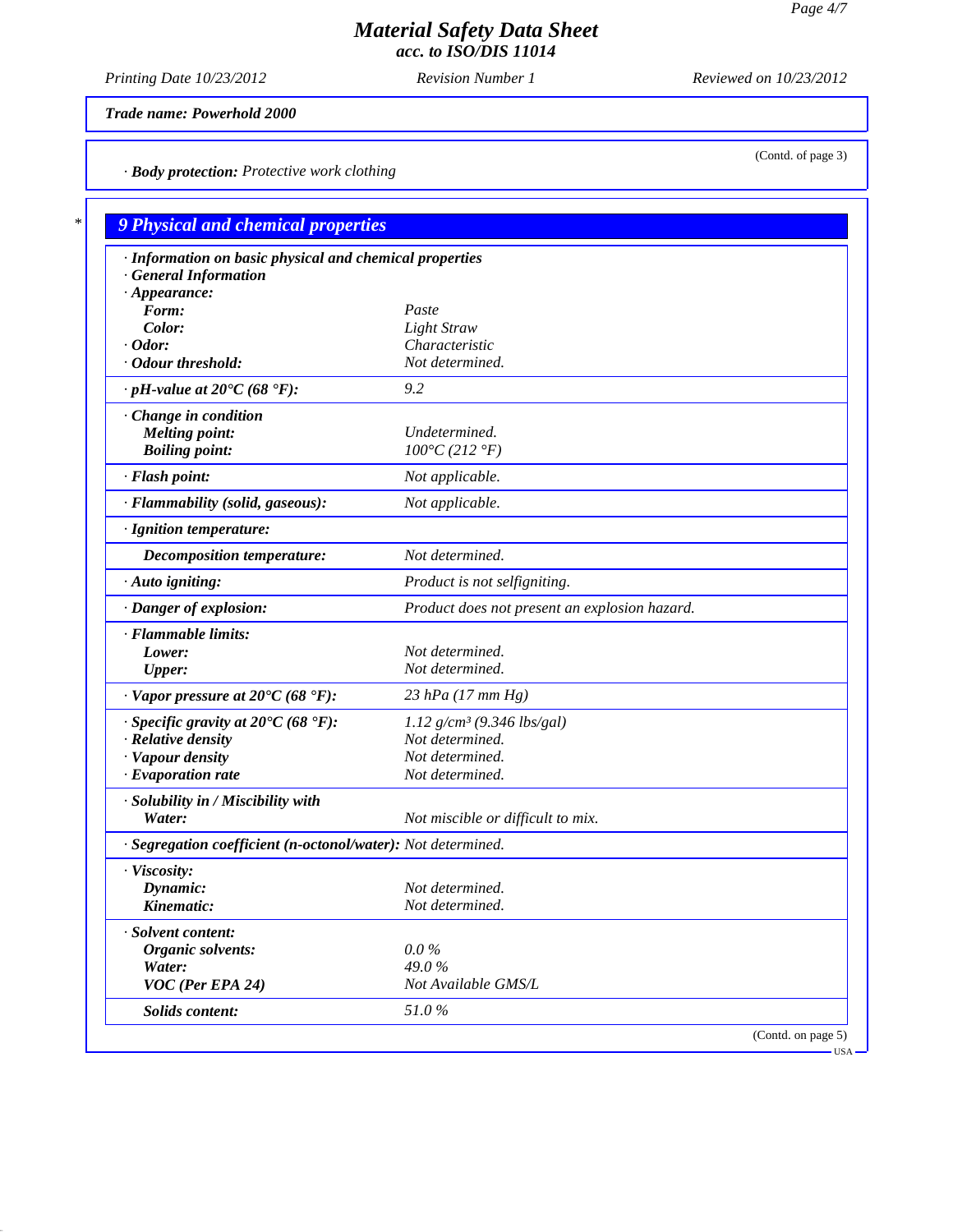*Printing Date 10/23/2012 Revision Number 1 Reviewed on 10/23/2012*

(Contd. of page 4)

*Trade name: Powerhold 2000*

*· Other information California VOC Compliance:*

*Solvent Free Product: SCAQMD Rule 1168: VOC compliant SCAQMD Rule 443.1: Grams per Liter of Material <1 gram/liter Grams per Liter of Coating <1 gram/liter*

## *10 Stability and reactivity*

*· Reactivity*

- *· Chemical stability*
- *· Thermal decomposition / conditions to be avoided: No decomposition if used according to specifications.*
- *· Possibility of hazardous reactions No dangerous reactions known.*
- *· Conditions to avoid Temperatures below 40F (4.4C)*
- *· Incompatible materials: Reacts with oxidizing agents.*
- *· Hazardous decomposition products:*
- *Carbon monoxide and carbon dioxide Nitrogen oxides*
- *Hydrocarbons*

## *\* 11 Toxicological information*

- *· Information on toxicological effects*
- *· Acute toxicity:*
- *· Primary irritant effect:*
- *· on the skin: May irritate the skin.*
- *· on the eye: May irritate the eye.*
- *· Sensitization: No sensitizing effects known.*
- *· Additional toxicological information:*
- *The product is not subject to classification according to internally approved calculation methods for preparations:*

*When used and handled according to specifications, the product does not have any harmful effects according to our experience and the information provided to us.*

*· Carcinogenic categories*

## *· IARC (International Agency for Research on Cancer)*

*None of the ingredients is listed.*

*· NTP (National Toxicology Program)*

*None of the ingredients is listed.*

# *\* 12 Ecological information*

- *· Toxicity*
- *· Aquatic toxicity: No further relevant information available.*
- *· Persistence and degradability No further relevant information available.*
- *· Behavior in environmental systems:*
- *· Bioaccumulative potential No further relevant information available.*
- *· Mobility in soil No further relevant information available.*
- *· Additional ecological information:*
- *· General notes: At present there are no ecotoxicological assessments.*

(Contd. on page 6)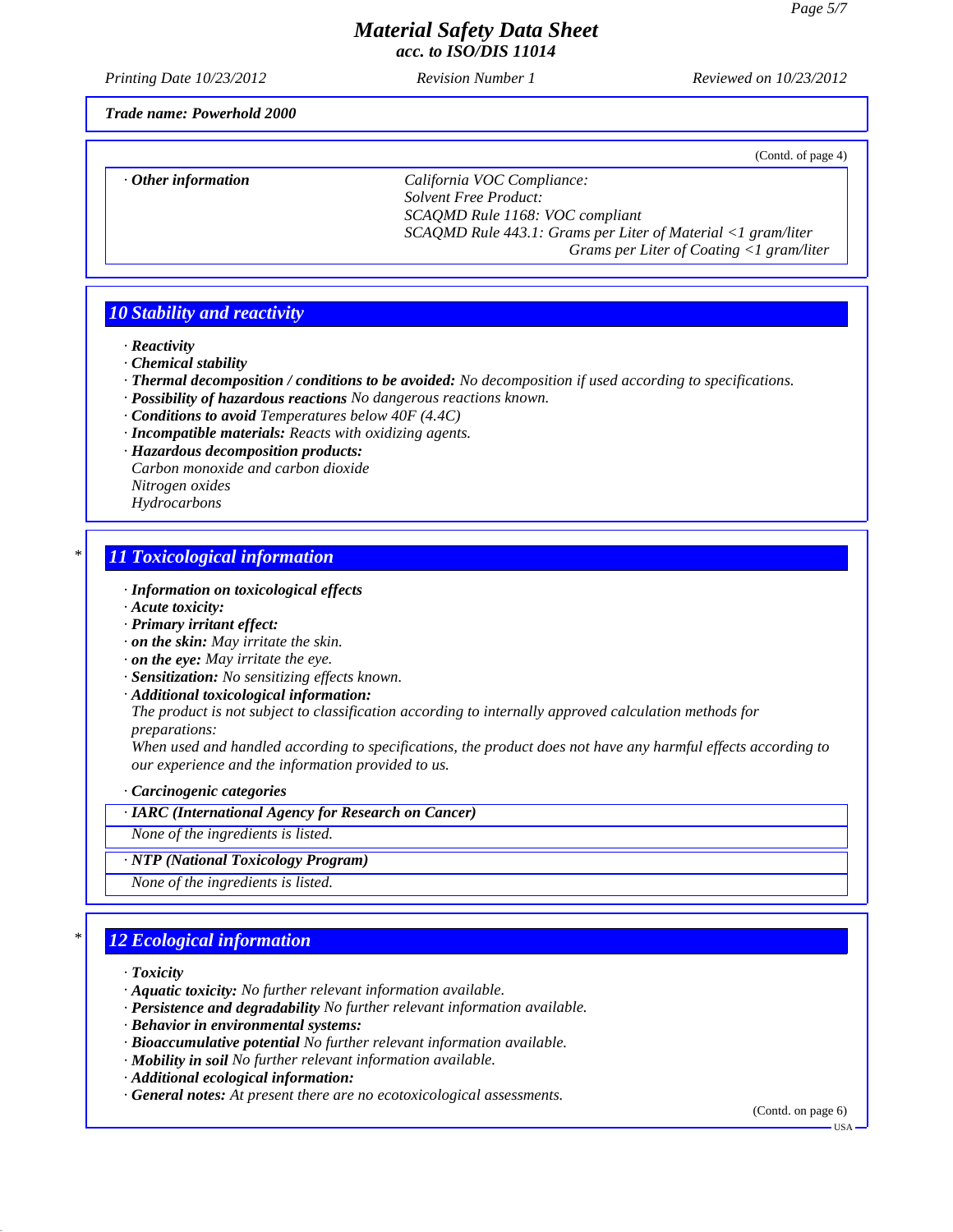*Printing Date 10/23/2012 Revision Number 1 Reviewed on 10/23/2012*

*Trade name: Powerhold 2000*

*· Results of PBT and vPvB assessment*

*· PBT: Not applicable.*

*· vPvB: Not applicable.*

*· Other adverse effects No further relevant information available.*

## *\* 13 Disposal considerations*

- *· Waste treatment methods*
- *· Recommendation: Must be specially treated adhering to official regulations.*
- *· Uncleaned packagings:*
- *· Recommendation: Disposal must be made according to official regulations.*

| <b>14 Transport information</b>                                |                 |
|----------------------------------------------------------------|-----------------|
| $\cdot$ UN-Number<br>· DOT, ADR, ADN, IMDG, IATA               | Void            |
| $\cdot$ UN proper shipping name<br>· DOT, ADR, ADN, IMDG, IATA | Void            |
| $\cdot$ Transport hazard class(es)                             |                 |
| · DOT, ADR, ADN, IMDG, IATA                                    |                 |
| · Class                                                        | Void            |
| · Packing group                                                |                 |
| · DOT, ADR, IMDG, IATA                                         | Void            |
| · Special precautions for user                                 | Not applicable. |
| · Transport in bulk according to Annex II of                   |                 |
| <b>MARPOL73/78 and the IBC Code</b>                            | Not applicable. |
| · UN "Model Regulation":                                       |                 |

### *\* 15 Regulatory information*

*· Safety, health and environmental regulations/legislation specific for the substance or mixture · Sara*

*· Section 355 (extremely hazardous substances):*

*None of the ingredients is listed.*

*· Section 313 (Specific toxic chemical listings):*

*None of the ingredients is listed.*

*· TSCA (Toxic Substances Control Act):*

*All components of this product are on the TSCA Inventory or are exempt from TSCA Inventory requirements.*

*· Proposition 65*

*· Chemicals known to cause cancer:*

*None of the ingredients is listed.*

*· Chemicals known to cause reproductive toxicity:*

*None of the ingredients is listed.*

(Contd. on page 7)

(Contd. of page 5)

USA